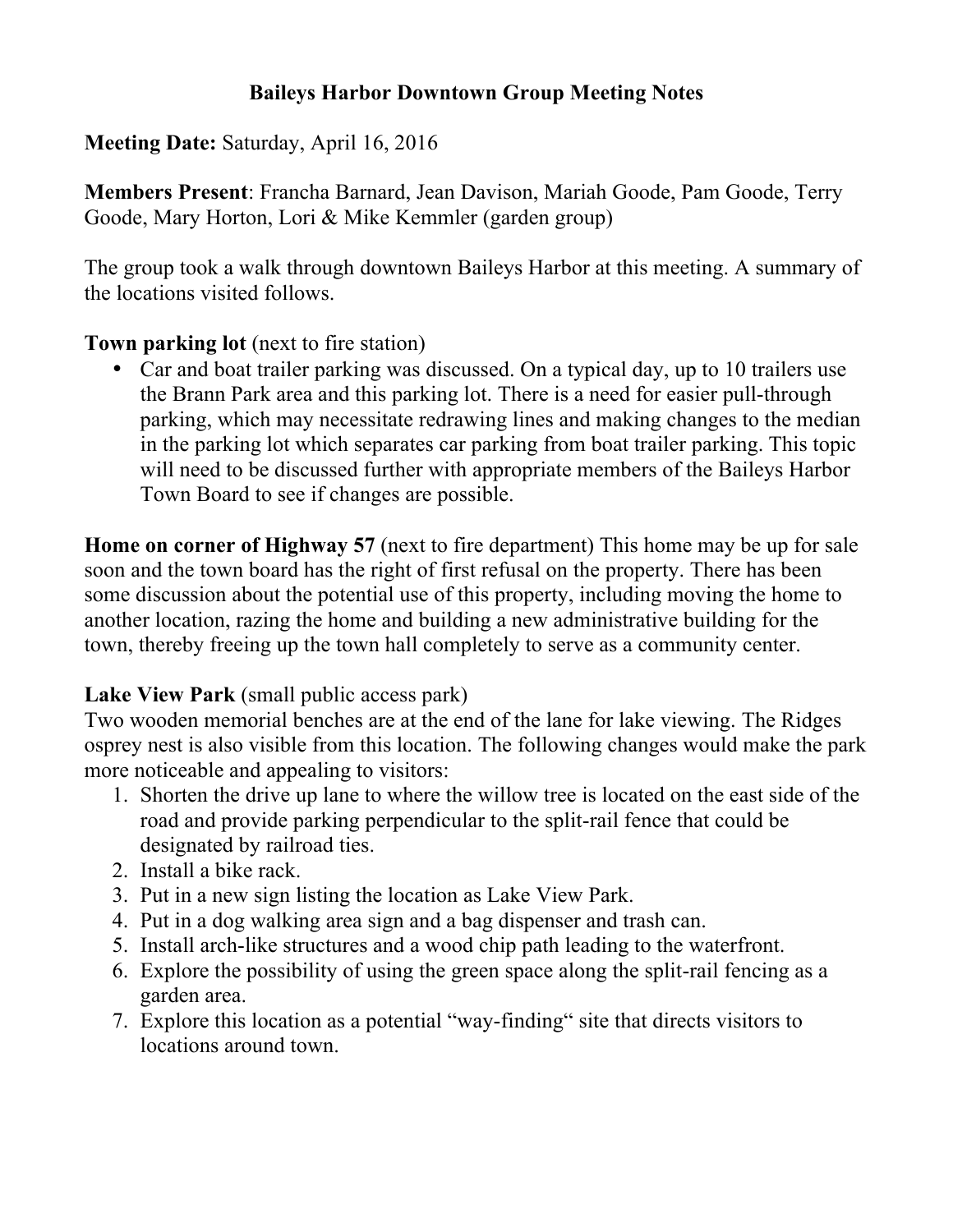**Baileys Harbor Marina building** – No specific recommendations were made for this building. It is continuing to experience a leaky roof despite repeated attempts to correct the problem. The group suggested following up with the town marina committee for updated information and future plans.

# **Public Water View Park** (at bottom of Bluff Road by Yum Yum Tree)

Two wooden memorial benches are presently located by the lake. The following changes would make the park more noticeable and appealing to visitors:

- 1. Put in a new sign listing the location as Bluff Road Park. (Name change needed?)
- 2. Put in a dog walking area sign and a bag dispenser and trash can.
- 3. Install arch-like structures close to the green space.
- 4. Install a bike rack.

# **Southern Water View Park** (along Highway 57 by guardrail)

The potential exists for making this area an enjoyable water view park and picnic area. The following ideas were discussed.

- 1. The water's edge/shoreline needs to be cleaned up following the county regulations regarding lakeside properties. Members of the Baileys Harbor Town Board will be asked for approval in organizing this clean-up initiative.
- 2. There may be room for 2 additional street-side parking spaces on east side of Highway 57.
- 3. The park needs a name. Once the name is decided upon, a sign will need to be installed along the road – no specific location was determined.
- 4. Stairs or a pea gravel path leading from the road to the more level terrain is needed.
- 5. Install arch-like structures at the entrance area.
- 6. Install a bike rack.
- 7. Put in a dog walking area sign and a bag dispenser and trash cans.
- 8. Place benches and picnic tables in the area.
- 9. The moderately steep bank that leads to the water's edge should be accessed by a stairway.
- 10.A split-rail fence or some type of fencing should be installed at top of bank for safety.

## **Brann Park**

The site was viewed and discussed in terms of its current usage as overflow boat trailer parking and potential festival site. Consistency in how the space is used is recommended, so visitors know that regardless of which town event is occurring, they will know whether it is used as a site for festival events or overflow parking.